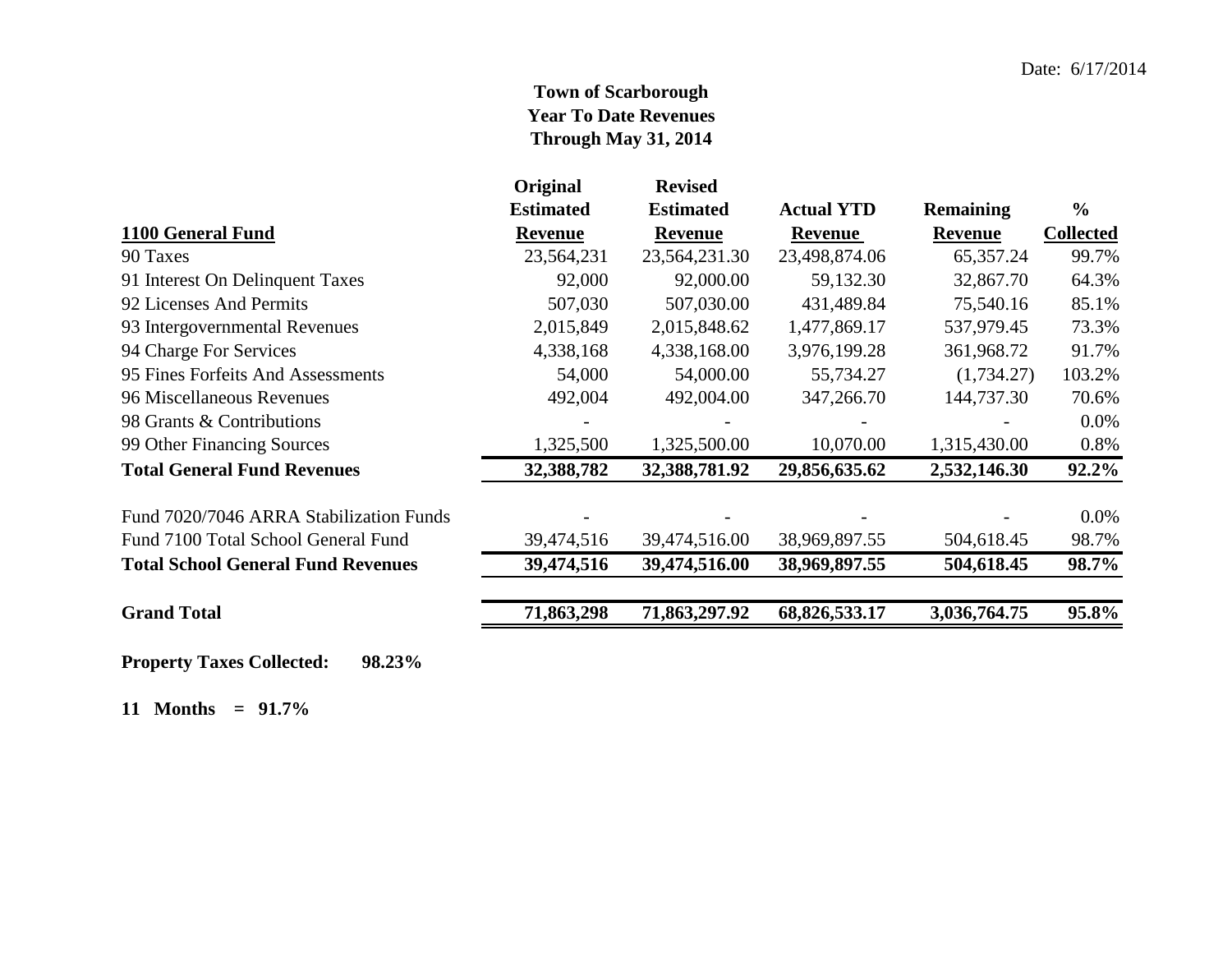## Town of Scarborough Year To Date Expenditures Through May 31, 2014

|                                               | Original             | <b>Revised</b> | <b>YTD</b>      |               | <b>Available</b> | <b>Percent</b> |
|-----------------------------------------------|----------------------|----------------|-----------------|---------------|------------------|----------------|
| 1100 General Fund                             | <b>Appropriation</b> | <b>Budget</b>  | <b>Expended</b> | <b>Encumb</b> | <b>Budget</b>    | <b>Used</b>    |
| 55 Legislative                                | 11,573.00            | 11,573.00      | 9,798.20        |               | 1,774.80         | 84.7%          |
| 56 Executive                                  | 1,942,403.00         | 1,964,301.36   | 2,020,892.65    | 23,046.66     | (79,637.95)      | 104.1%         |
| 57 Finance                                    | 1,013,837.00         | 1,016,462.02   | 878,799.65      | 4,794.17      | 132,868.20       | 86.9%          |
| 58 Management Information Systems             | 942,328.00           | 948,094.00     | 835,906.13      | 9,471.99      | 102,715.88       | 89.2%          |
| 59 Planning                                   | 907,118.00           | 907,318.00     | 803,638.01      | 59.37         | 103,620.62       | 88.6%          |
| 61 CS Seniors Programs                        | 91,870.00            | 91,870.00      | 81,613.66       |               | 10,256.34        | 88.8%          |
| 62 Community Services                         | 2,155,058.00         | 2,157,025.50   | 1,908,989.01    | 10,670.71     | 237, 365. 78     | 89.0%          |
| 63 Library                                    | 891,884.00           | 891,884.00     | 891,884.00      |               |                  | 100.0%         |
| 66 Public Health & Welfare                    | 27,611.00            | 27,611.00      | 19,998.37       |               | 7,612.63         | 72.4%          |
| 68 SEDCo                                      | 224,182.00           | 224,182.00     | 148,920.94      |               | 75,261.06        | 66.4%          |
| 71 Fire Services                              | 3,904,485.00         | 3,937,466.63   | 3,350,655.46    | 2,297.92      | 584,513.25       | 85.2%          |
| 72 Police Services                            | 5,131,839.00         | 5,148,635.65   | 4,519,222.32    | 8,336.00      | 621,077.33       | 87.9%          |
| 81 Public Works                               | 6,294,820.00         | 6,341,095.60   | 5,793,420.89    | 467,693.14    | 79,981.57        | 98.7%          |
| 85 Debt                                       | 4,508,353.00         | 4,508,353.00   | 4,469,699.88    |               | 38,653.12        | 99.1%          |
| 86 Storm Related Expenditures                 |                      |                |                 |               |                  | 0.0%           |
| 91 County Tax                                 | 2,193,813.00         | 2,193,813.00   | 2,193,813.00    |               |                  | 100.0%         |
| 94 Capital Equipment                          | 923,700.00           | 1,035,590.30   | 1,074,335.37    | 55,955.70     | (94,700.77)      | 109.1%         |
| 97 Other                                      | 1,223,908.00         | 1,223,907.92   | 642,044.47      |               | 581,863.45       | 52.5%          |
| <b>Total General Fund Expenditures</b>        | 32,388,782.00        | 32,629,182.98  | 29,643,632.01   | 582,325.66    | 2,403,225.31     | 92.6%          |
| Fund 7020/7046 ARRA Stabilization Funds       |                      |                |                 |               |                  | 0.0%           |
| Fund 7100 Total School General Fund           | 39,474,516.00        | 39,474,516.00  | 35,764,001.18   | 109,603.37    | 3,600,911.45     | 90.9%          |
| <b>Total School General Fund Expenditures</b> | 39,474,516.00        | 39,474,516.00  | 35,764,001.18   | 109,603.37    | 3,600,911.45     | 90.9%          |
|                                               |                      |                |                 |               |                  |                |
| <b>Grand Total</b>                            | 71,863,298.00        | 72,103,698.98  | 65,407,633.19   | 691,929.03    | 6,004,136.76     | 91.7%          |

**11 Months = 91.7%**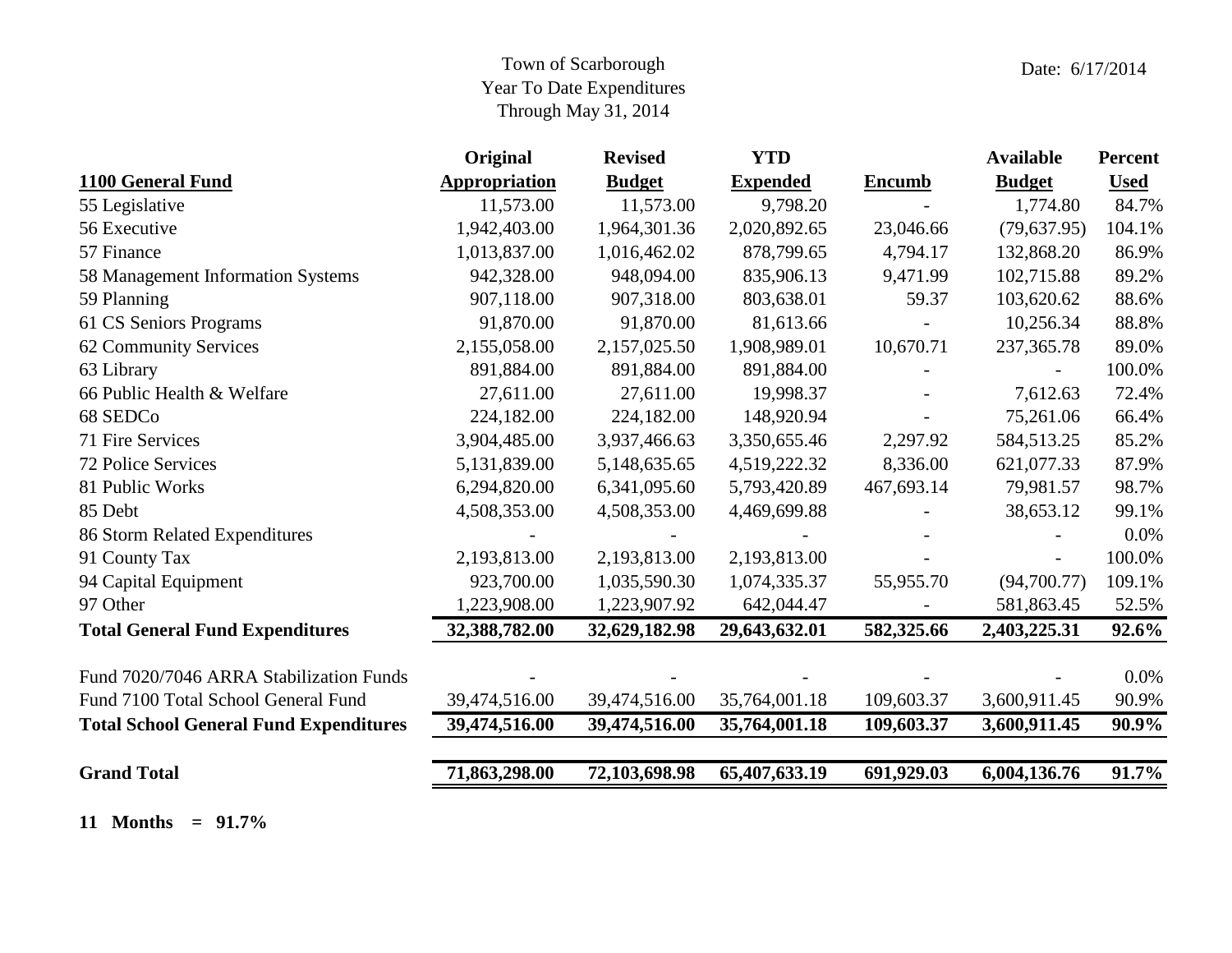#### **Town of Scarborough Year To Date Expenditures Through May 31, 2014**

|                                              | Original                 | <b>Revised</b>           | <b>YTD</b>      |              | Available                  | Percent     |
|----------------------------------------------|--------------------------|--------------------------|-----------------|--------------|----------------------------|-------------|
| <b>Other Town Fund Expenditures</b>          | Appropriation            | <b>Budget</b>            | <b>Expended</b> | Encumb       | <b>Budget</b>              | <b>Used</b> |
| Fund 1200 Total Special Revenue Fund         | 122.490                  | 131.979                  | 1,464,399.71    | 7,738.75     | (1,340,159.71)             | 1115.4%     |
| Fund 1300 Total Capital Projects Fund        | 268,176                  | 308,516                  | 156,101.49      | 48,049.97    | 104,364.54                 | 66.2%       |
| Fund 1310 Total Capital Projects Fund        | 2,415,250                | 2,415,250                | 1,523,161.99    | 284,073.68   | 608,014.33                 | 74.8%       |
| Fund 1500 Total Cemetery Permanent Fund      |                          |                          |                 |              |                            | $0.0\%$     |
| <b>Total Town Other Fund Exp</b>             | 2,805,916                | 2,855,744.75             | 3,143,663.19    | 339,862.40   | (627,780.84)               | 122.0%      |
| <b>Other School Fund Expenditures</b>        |                          |                          |                 |              |                            |             |
| Fund 72xx Total School Special Revenue Fund  | 640,430                  | 640,430                  | 779,719.32      | 4.286.34     | (143, 575, 66)             | 122.4%      |
| Fund 7300 Total School Capital Projects Fund | $\overline{\phantom{a}}$ | 44,850                   | 14,374,819.09   | 1,412,656.62 | $(15,742,625.71)$ 35200.6% |             |
| Fund 7400 Total School Capital Projects Fund | 1,705,425                | 1,705,425                | 1,538,933.31    | 32,476.37    | 134,015.32                 | 92.1%       |
| Fund 7600 Total School Nutrition Program     | 1,415,040                | 1,415,040                | 1,309,247.43    | 85,082.77    | 20,709.80                  | 98.5%       |
| Fund 7800 Total School Scholarship Funds     | $\overline{\phantom{a}}$ | $\overline{\phantom{a}}$ | 5,750.00        |              | (5,750.00)                 | 100.0%      |
| <b>Total School Other Fund Exp</b>           | 3,760,895                | 3,805,745.00             | 18,008,469.15   | 1.534.502.10 | (15, 737, 226.25)          | 513.5%      |

#### **Town of Scarborough Year To Date Revenues Through May 31, 2014**

|                                              | Original           | <b>Revised</b>           |                   |                  |                                      |
|----------------------------------------------|--------------------|--------------------------|-------------------|------------------|--------------------------------------|
|                                              | <b>Estimated</b>   | <b>Estimated</b>         | <b>Actual YTD</b> | <b>Remaining</b> | $\frac{0}{0}$                        |
| <b>Other Town Fund Revenues</b>              | <b>Revenue</b>     | <b>Revenue</b>           | Revenue           | Revenue          | <b>Collected</b><br>1653.1%<br>19.3% |
| Fund 1200 Total Special Revenue Fund         | 122,490<br>268,176 | 122,490.00<br>268,176.00 | 2,024,826.44      | (1,902,336.44)   |                                      |
| Fund 1300 Total Capital Projects Fund        |                    |                          | 51,752.04         | 216,423.96       |                                      |
| Fund 1310 Total Capital Projects Fund        | 2,415,250          | 2,415,250.00             | 25,544.37         | 2,389,705.63     | 1.1%                                 |
| Fund 1500 Total Cemetery Permanent Fund      |                    |                          | 549.53            | (549.53)         | 100.0%                               |
| <b>Total Town Other Fund Rev</b>             | 2,805,916          | 2,805,916.00             | 2,102,672.38      | 703,243.62       | 74.9%                                |
| <b>Other School Fund Revenues</b>            |                    |                          |                   |                  |                                      |
| Fund 72xx Total School Special Revenue Fund  | 640,430            | 640,430.00               | 914,426.86        | (273,996.86)     | 142.8%                               |
| Fund 7300 Total School Capital Projects Fund |                    |                          | 13,837.51         | (13,837.51)      | 100.0%                               |
| Fund 7400 Total School Capital Projects Fund | 1,705,425          | 1,705,425.00             | 143,614.19        | 1,561,810.81     | 8.4%                                 |
| Fund 7600 Total School Nutrition Program     | 1,415,040          | 1,415,040.00             | 1,103,545.66      | 311,494.34       | 78.0%                                |
| Fund 7800 Total School Scholarship Funds     |                    |                          | 605.51            | (605.51)         | 100.0%                               |
| <b>Total School Other Fund Rev</b>           | 3,760,895          | 3,760,895.00             | 2,176,029.73      | 1,584,865.27     | 57.9%                                |
| <b>Grand Totals Expenditures</b>             | 78,430,109         | 78, 765, 188. 73         | 86, 559, 765. 53  | (10,360,870.33)  | 113.2%                               |
| <b>Grand Totals Revenues</b>                 | 78,430,109         | 78,430,108.92            | 73, 105, 235. 28  | 5,324,873.64     | 93.2%                                |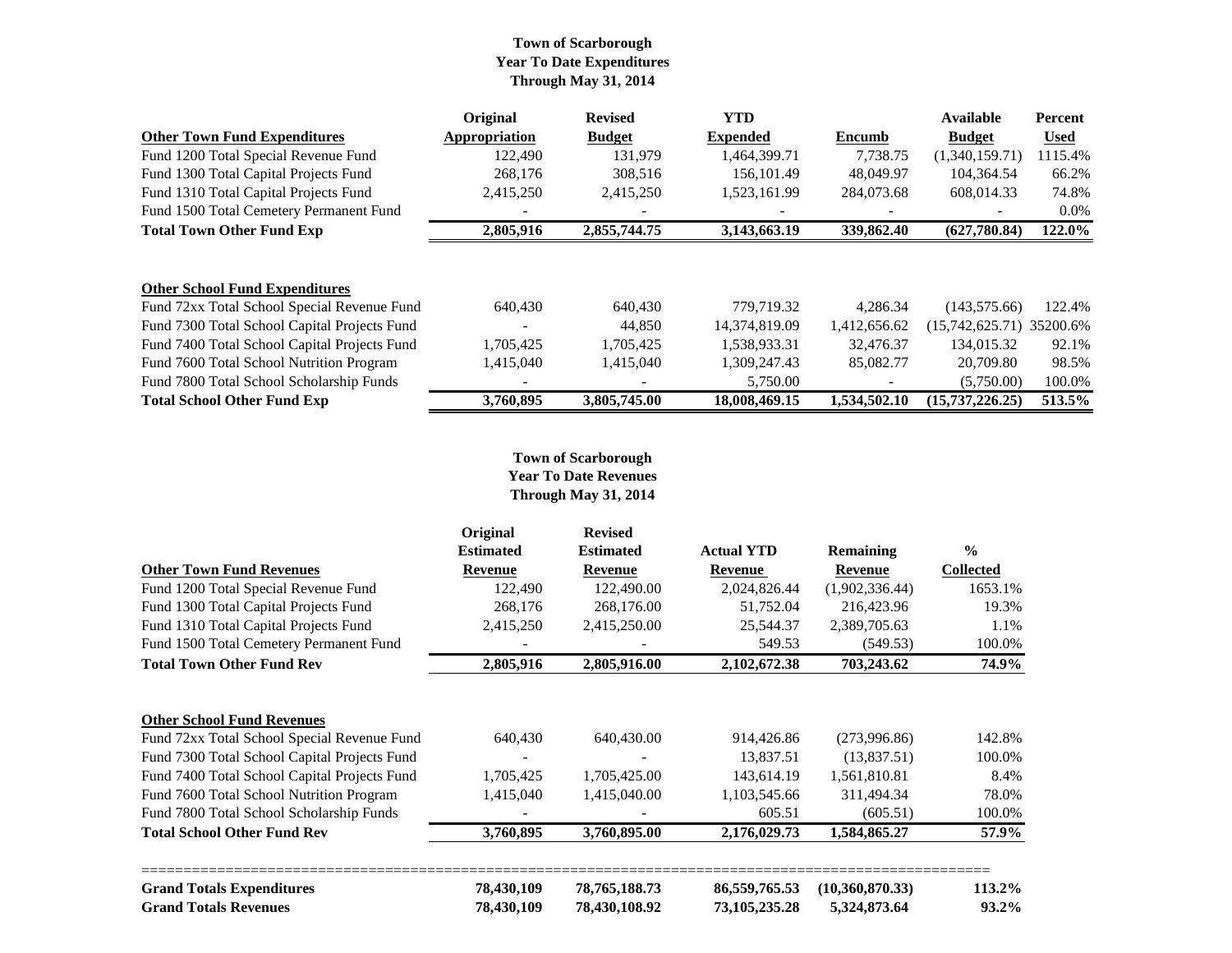# Town of Scarborough Year To Date Education Expenditures Through May 31, 2014

|                                    | Original      | <b>Revised</b> | <b>YTD</b>      |                          | <b>Available</b> | <b>Percent</b> |
|------------------------------------|---------------|----------------|-----------------|--------------------------|------------------|----------------|
| <b>Education:</b>                  | Appropriation | <b>Budget</b>  | <b>Expended</b> | <b>Encumb</b>            | <b>Budget</b>    | <b>Used</b>    |
| Regular instruction                | 23,482,363    | 23,516,380     | 21,414,811.31   | 9,761.79                 | 2,091,806.90     | 91.1%          |
| Improvement of instruction         | 867,946       | 867,946        | 759,499.93      | 54,812.66                | 53,633.41        | 93.8%          |
| Special services                   | 3,030,744     | 2,996,483      | 2,585,211.22    | 6,030.52                 | 405,241.26       | 86.5%          |
| General & special administration   | 375,059       | 375,059        | 361,043.17      | 2,223.60                 | 11,792.23        | 96.9%          |
| Board of education                 | 34,572        | 34,572         | 27,078.51       | $\overline{\phantom{a}}$ | 7,493.49         | 78.3%          |
| Office of the superintendent       | 557,247       | 557,491        | 556,192.40      | 3,231.74                 | (1,933.14)       | 100.3%         |
| Business administration            | 1,807,336     | 1,807,336      | 1,605,847.20    | 344.69                   | 201,144.11       | 88.9%          |
| Transportation                     | 1,595,064     | 1,595,064      | 1,381,442.66    | $\overline{\phantom{0}}$ | 213,621.34       | 86.6%          |
| Operation and maintenance of plant | 3,499,072     | 3,499,072      | 2,922,762.18    | 33,198.37                | 543,111.45       | 84.5%          |
| <b>Food Service Allocation</b>     | 75,000        | 75,000         |                 |                          | 75,000.00        | $0.0\%$        |
| Debt service                       | 4,150,113     | 4,150,113      | 4,150,112.60    |                          | 0.40             | 100.0%         |
| <b>Total Education</b>             | 39,474,516    | 39,474,516     | 35,764,001.18   | 109,603.37               | 3,600,911.45     | 90.9%          |